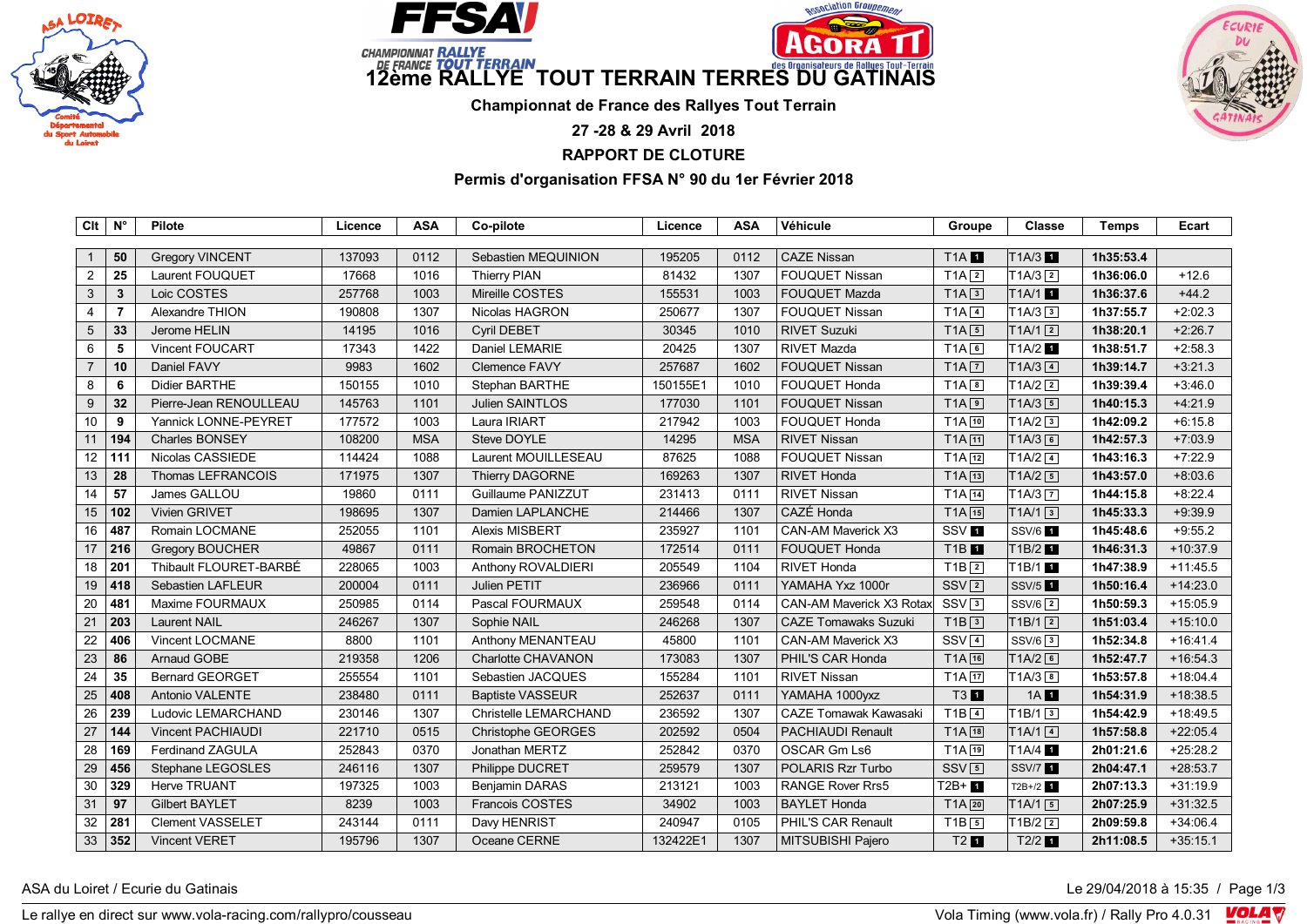







**12ème RALLYE TOUT TERRAIN TERRES DU GATINAIS** 

**Championnat de France des Rallyes Tout Terrain**

**27 -28 & 29 Avril 2018**

**RAPPORT DE CLOTURE**

**Permis d'organisation FFSA N° 90 du 1er Février 2018**

| Clt | <b>N°</b>     | <b>Pilote</b>       | .icence | ASA  | Co-pilote          | ∟icence | ASA  | Véhicule               | Groupe            | Classe              | Геmрs     | Ecart      |
|-----|---------------|---------------------|---------|------|--------------------|---------|------|------------------------|-------------------|---------------------|-----------|------------|
|     |               |                     |         |      |                    |         |      |                        |                   |                     |           |            |
|     | $34 \mid 314$ | Alain LODEWYCK      | 208833  | 0111 | Marc TANEZIE       | 27062   | 1307 | MITSUBISHI Paiero      | $T2$ <sup>2</sup> | $T2/D$ <b>n</b>     | 2h18:18.3 | $+42:24.9$ |
| 35  | ا 321         | Alain COINTEAUX     | 168036  | 1504 | Christophe ROSSO   | 179300  | 1504 | MITSUBISHI Paiero      | T23               | $T2/2$ <sup>2</sup> | 2h20:36.4 | $+44:43.0$ |
| 36  | 306           | <b>Teddy AUBRUN</b> | 207977  | 1504 | Jean Marie FARGEAS | 195457  | 1101 | JEEP Cherokee Chrysler | T2B               | T2B/2               | 2h35:00.5 | $+59:07.1$ |

## **Liste des Forfaits**

|     | Vincent POINCELET | 86231  | 0111 | <b>Julien RIVIERE</b> | 55758  | 011' | <b>FOUQUET Rsp Mazda</b>  | T <sub>1</sub> A | T1A/2 |  |
|-----|-------------------|--------|------|-----------------------|--------|------|---------------------------|------------------|-------|--|
| 100 | Stephane RAGOT    | 208626 | 011  | Sophie RAGOT          | 222881 | 011  | <b>GEMBO Honda</b>        | T <sub>1</sub> A | T1A/1 |  |
| 118 | Stevan STANKOVIC  | 118292 | 0111 |                       |        |      | <b>PHIL'S CAR Renault</b> | T <sub>1</sub> A | T1A/2 |  |

## **Liste des Abandons**

| 466 | Candido HOCHEDEZ        | 89832  | 1309       | Marie-Paule HURE         | 167798  | 1309       | YAMAHA 1000 yxz              | SSV              | SSV/5 |  |
|-----|-------------------------|--------|------------|--------------------------|---------|------------|------------------------------|------------------|-------|--|
| 14  | <b>Benoit GENRE</b>     | 16812  | 0101       | Anthony GOUIN            | 178171  | 1101       | CAZE Subaru                  | T <sub>1</sub> A | T1A/3 |  |
| 232 | Philippe HARRAULT       | 5020   | 0514       | Christophe HERBERT       | 14443   | 1101       | <b>RIVET Honda</b>           | T <sub>1</sub> B | T1B/2 |  |
| 243 | <b>Fabien RIDEL</b>     | 187345 | 1307       | Damien BESNARD           | 75486   | 1307       | PHIL'S CAR Renault           | T <sub>1</sub> B | T1B/2 |  |
| 286 | <b>Olivier CANTON</b>   | 58196  | 1307       | <b>Flavien HOLLARD</b>   | 256216  | 1307       | <b>CAZE Honda</b>            | T <sub>1</sub> B | T1B/2 |  |
| 84  | Georges BEAUFILS        | 27473  | 1609       | Philippe ESTEVE          | 182537  | 1609       | <b>FOUQUET Nissan</b>        | T <sub>1</sub> A | T1A/3 |  |
| 302 | Pascal LEBOUCHER        | 241945 | 1307       | Thomas LEFEBVRE          | 47600   | 1307       | <b>LAND Rover Discovery</b>  | T <sub>2</sub>   | T2/2  |  |
| 94  | Michel BLIN             | 233217 | 1307       | Jason BLIN               | 233218  | 1307       | RIVET Nissan                 | T <sub>1</sub> A | TA/3  |  |
| 124 | Joel GUYOT              | 16216  | 1307       | Dominique CRIEL          | 16218   | 1307       | PHIL'S CAR Honda             | T <sub>1</sub> A | TA/2  |  |
| 205 | Damien POCHELUBERRY     | 185543 | 1003       | Leila CHAVANON           | 234621  | 1307       | <b>CLEDZE Suzuki</b>         | T <sub>1</sub> B | T1B/1 |  |
| 39  | Denis ARTOLA            | 23928  | 1010       | Axel ZIELINSKI           | 205688  | 1003       | <b>CAZE Tomawak Kawasaki</b> | T <sub>1</sub> A | T1A/1 |  |
| 211 | <b>Valentin VAUTIER</b> | 245704 | 1307       | Anthony VAUTIER          | 157815  | 1307       | PHIL'S CAR Renault           | T <sub>1</sub> B | T1B/2 |  |
| 115 | Dominique DOMINGUES     | 141237 | 1307       | Sebastien ANSELME        | 259581  | 1307       | <b>RIVET Nissan</b>          | T <sub>1</sub> A | TA/3  |  |
| 181 | lan ROCHELLE            | 193708 | <b>MSA</b> | Chris HAMMOND            | 21494   | <b>MSA</b> | <b>RIVET Ford</b>            | T <sub>1</sub> A | T1A/2 |  |
| 332 | Renaud LABORDE-DUPERE   | 203762 | 1307       | Jerome ALARD             | 252880  | 1307       | JEEP Cherokee Chrysler       | T <sub>2</sub> B | T2B/2 |  |
| 470 | Raffaele ZANATO         | 228413 | 1426       | Romain UBERTI            | 257341  | 1426       | <b>CAN-AM Maverick Rotax</b> | SSV              | SSV/7 |  |
| 79  | Antoine VOISIN          | 129214 | 0112       | Anthony BOIS             | 246310  | 1101       | <b>VOISIN Bmw M3</b>         | T <sub>1</sub> A | TA/2  |  |
| 41  | Jean-Louis BARTOLIN     | 19121  | 1101       | <b>Timothy BARTOLIN</b>  | 19121E1 | 1307       | <b>RIVET Bmw</b>             | T <sub>1</sub> A | T1A/2 |  |
| 18  | Alain ERRAMOUSPE        | 51971  | 1003       | <b>Estelle TERRISSE</b>  | 200423  | 1003       | <b>FOUQUET Prv</b>           | T <sub>1</sub> A | T1A/2 |  |
| 210 | Nicolas LENDRESSE       | 220580 | 1003       | Quentin AMERICA          | 242142  | 1003       | <b>PROPULSION Renault</b>    | T <sub>1</sub> B | T1B/2 |  |
| 27  | Laurent BARTOLIN        | 49988  | 1307       | <b>Olivier CARON</b>     | 249143  | 1307       | <b>RIVET Nissan</b>          | T <sub>1</sub> A | TA/3  |  |
| 78  | Philippe TIXIER         | 25967  | 0111       | Rosana CHARLET           | 246926  | 0111       | PERNOD Nissan                | T <sub>1</sub> A | TA/3  |  |
| 405 | <b>Arthur TAVERNIER</b> | 247141 | 0111       | <b>Frankie TAVERNIER</b> | 247142  | 0111       | <b>CAN-AM Maverick Rotax</b> | T <sub>3</sub>   | 1A    |  |

ASA du Loiret / Ecurie du Gatinais **Le 29/04/2018 à 15:35** / Page 2/3

Le rallye en direct sur www.vola-racing.com/rallypro/cousseau Vola Timing (www.vola.fr) / Rally Pro 4.0.31 VOLA V